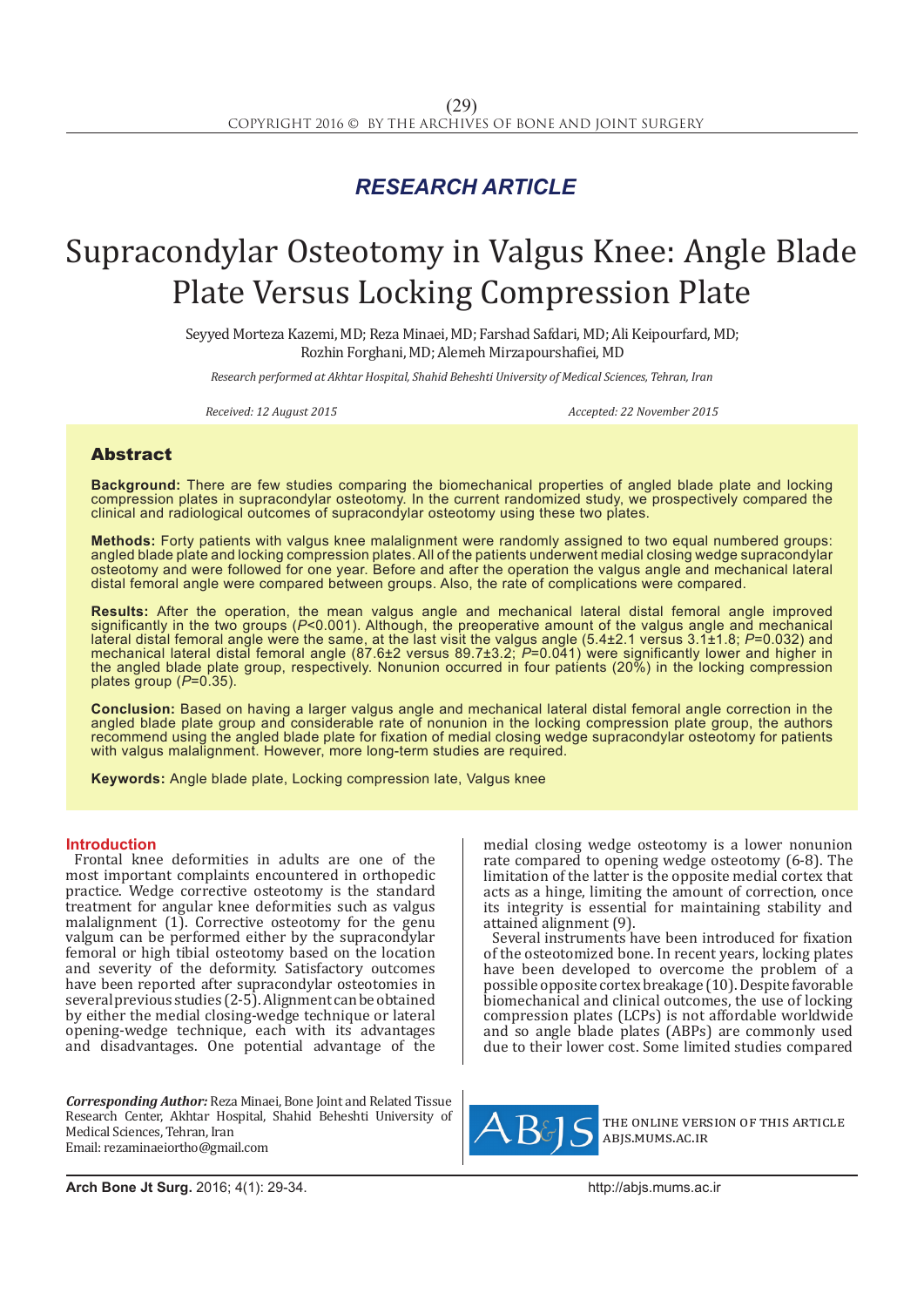THE ARCHIVES OF BONE AND JOINT SURGERY. ABJS.MUMS.AC.IR VOLUME 4. NUMBER 1. JANUARY 2016

the LCPs and ABPs in the distal femoral region (6, 11). However, to our knowledge, no one compared clinical outcomes of these two devices for fixation of distal femoral osteotomy. In the current prospective study, we compared the rate of correction of valgus deformity and complications of supracondylar osteotomy using the LCP and ABP.

#### **Materials and Methods**

Between 2010 and 2014, 40 patients (age: 20-30) with bilateral idiopathic genu valgus deformity underwent a medial closed wedge distal femoral osteotomy in Akhtar Hospital. Patients with ligamentous instability, arthritis, history of surgery or trauma around the knee, neurovascular disease, and other lower limb deformities were not included in the study. Surgical indications included valgus malalignment >12°, the intermalleolar distance >5 cm, decreased lateral joint space, and cosmetic problems. The ethical committee approved the study and patients were asked to sign an informed consent.

Patients were randomly assigned to two equal groups: 1) angled blade plate (ABP) and 2) locking compression plate (LCP) group. Patients' demographics were collected, body mass index (BMI) and medical history were recorded. After undergoing a physical examination, an anteroposterior and lateral weight bearing long leg radiography was taken. On the x-rays, the mechanical medial proximal tibial angle (mMPTA) and mechanical lateral distal femoral angle (mLDFA) were measured using MicroDicom software. Mechanical lateral distal femoral angle was defined as the lateral angle between the femoral mechanical axis and the line tangent to the distal femoral articular surface. Mechanical medial proximal tibial angle was defined as the medial angle between two lines: the tibial mechanical axis and the proximal articular surface line of the tibia. Before the operation, the length of the base of the wedge was calculated based on the tangent of the required correction angle as below:

The tangent of the angle = length of the base of the wedge/diameter of the bone at the level of osteotomy on the anteroposterior x-ray.

#### *Surgical technique*

On the lateral aspect of the knee, a direct longitudinal incision was made 10 cm proximal to the joint line.

| Table 1. Comparison of demographic characteristics between<br>two groups |        |                                   |                                   |         |  |  |  |
|--------------------------------------------------------------------------|--------|-----------------------------------|-----------------------------------|---------|--|--|--|
| Group                                                                    |        | $LCP(n=20)$                       | $ABP(n=20)$                       | P value |  |  |  |
| Age (year)                                                               |        | $24 \pm 3.3$<br>$(20-30)$         | $25.5 \pm 3$<br>$(20-30)$         | 0.163   |  |  |  |
| gender                                                                   | Male   | 7                                 | 9                                 | 0.519   |  |  |  |
|                                                                          | Female | 13                                | 11                                |         |  |  |  |
| BMI $(kg/m2)$                                                            |        | $24.6 \pm 1.9$<br>$(22.6 - 27.5)$ | $25.2 \pm 0.9$<br>$(23.1 - 27.7)$ | 0.318   |  |  |  |

SUPRACONDYLAR OSTEOTOMY IN VALGUS KNEE: ANGLE BLADE PLATE VERSUS LOCKING COMPRESSION PLATE

While the knee was fully extended, under C-arm visualization, a guide pin was inserted parallel to the joint line in the distal of the femur at the level of the superior pole of the patella [Figure 1]. The osteotomy was initiated from the lateral cortex of the femur and a medially base wedge of bone was removed. Finally, the femur was aligned in all desired directions (axial, coronal, and sagittal) and fixated using the ABP or LCP.

The limb was immobilized for two weeks using commercial knee splints. Weight bearing was not allowed for six weeks. At the end of the second postoperative week, range of motion (ROM) exercises were started. Partial weight bearing was allowed after six weeks and gradual full weight-bearing as tolerated. Patients were followed for one year and x-rays were taken every 3 months. Lack of union after nine months was defined as nonunion. At the last x-rays, the mLDFA and tibiofemoral angle were measured.

The statistical analysis was performed using SPSS statistical software (version 15.0; SPSS, Chicago, IL). The pre- and post-operative angles were compared using the paired t-test. The quantitative and qualitative variables were compared between the two groups using the independent samples t-test and Chi square test, respectively. *P*<0.05 was considered significant.

#### **Results**

The demographic characteristics of the patients are compared in Table 1. There was no statistically significant difference between the two groups in terms of age, gender and body mass index. The mMPTA averaged 88.5±1.7 degrees (range: 85-91), showing none of the patients required correction of the proximal tibial bone. As shown in Table 2 the mean valgus angle and mLDFA improved significantly after the operation in the two groups. Although the valgus angle and mLDFA were the same preoperatively, the postoperative differences between the two groups were statistically significant (*P*<0.05) [Table 2].

All of the femurs united in the ABP group within the postoperative nine months [Figure 2, 3 and 4] and there were four cases with nonunion in the LCP group (*P*=0.35). [Figure 5] The LCP was removed in these patients and the osteotomy site was fixated with ABP and autologous bone graft was used in these cases. There were no other major complications such as infection, neurovascular injury, or device failure.

| Table 2. Comparison of pre- and post-operative mLDFA and<br>valgus angle between two groups |               |                                 |                                |       |  |  |  |  |
|---------------------------------------------------------------------------------------------|---------------|---------------------------------|--------------------------------|-------|--|--|--|--|
| Group                                                                                       |               | $LCP(n=20)$                     | $ABP(n=20)$                    | P     |  |  |  |  |
| Valgus angle                                                                                | Preoperative  | $14.6 \pm 3.2$<br>$(12.3 - 24)$ | $15.3 \pm 3.7$<br>$(12-22.5)$  | 0.538 |  |  |  |  |
| (degree)                                                                                    | postoperative | $5.4 \pm 2.1$<br>$(1.5 - 7.6)$  | $3.1 \pm 1.8$<br>$(1.4 - 6.5)$ | 0.032 |  |  |  |  |
| mLDFA                                                                                       | Preoperative  | $79.9 \pm 1.7$<br>$(77-82)$     | $80.5 \pm 2.2$<br>$(78-82)$    | 0.525 |  |  |  |  |
| (degree)                                                                                    | postoperative | $87.6 \pm 2$<br>$(82-90)$       | $89.7 \pm 3.2$<br>$(83-92)$    | 0.041 |  |  |  |  |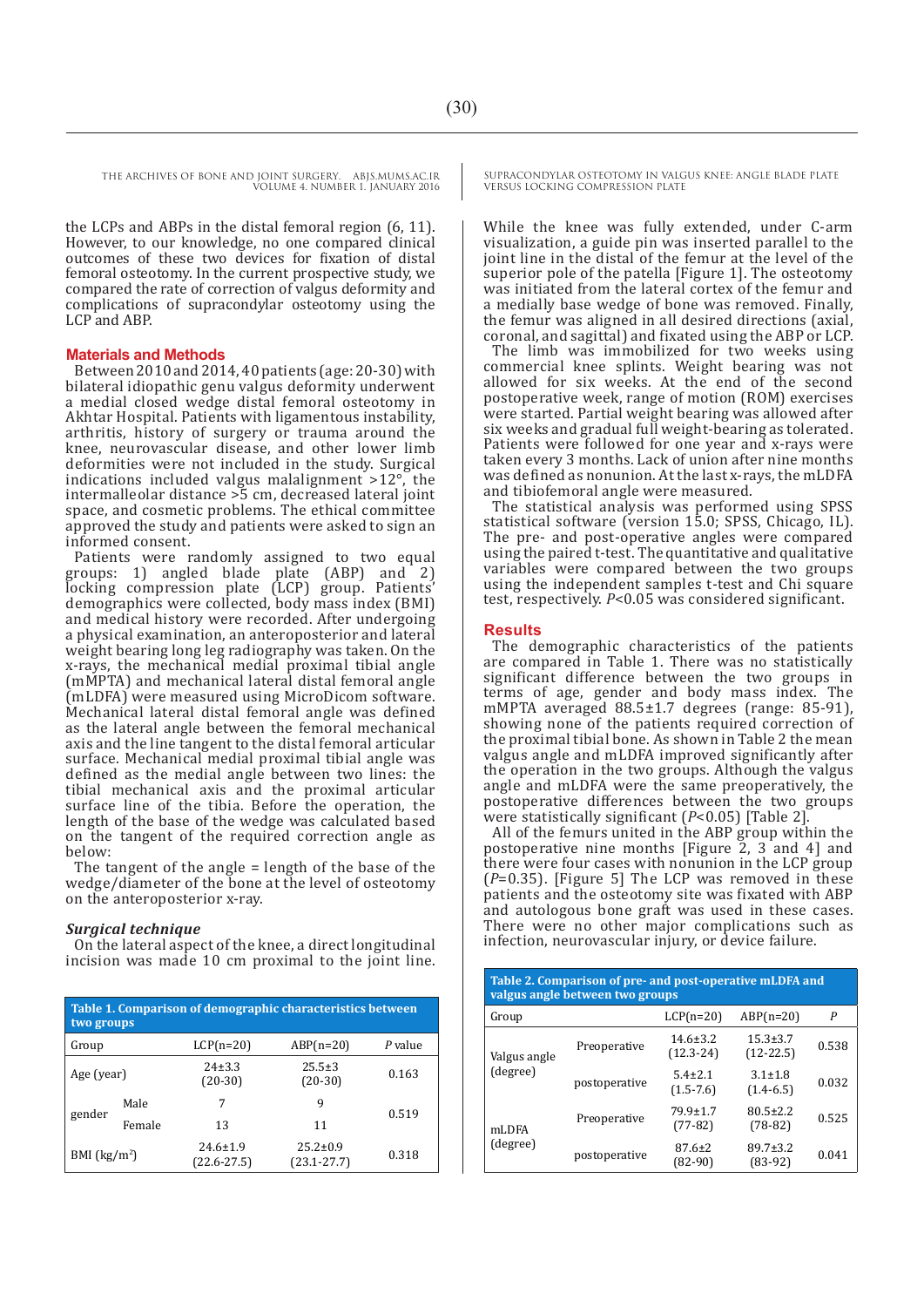

VOLUME 4. NUMBER 1. JANUARY 2016



**Figure 1. A guide pin was inserted parallel to the joint line in the distal of the femur at the level of the superior pole of the patella. Figure 2. Pre- and one year post-operatively anteroposterior** 

#### **Discussion**

The aim of SCO in adults is to restore normal and optimal joint symmetry to prevent disability of the knee and osteoarthritis. Supracondylar osteotomy has been used for several decades to correct the deformities of the distal femur in all three planes (12). Although, initially, some surgeons tended to correct the valgus knee by high tibial osteotomy, subsequent unsatisfactory outcomes have caused the surgeons to consider the osteotomies proximal to the knee joint in patients with substantial valgus deformity mainly located in the femoral bone (13,



**Figure 3. a) Preoperative anteroposterior radiographs of a valgus knee. b) Four months after supracondylar osteotomy using angled blade plate and c) one year post-operative anteroposterior radiographs showing complete union of the osteotomized bone.**

SUPRACONDYLAR OSTEOTOMY IN VALGUS KNEE: ANGLE BLADE PLATE VERSUS LOCKING COMPRESSION PLATE



**radiographs of a valgus knee that underwent supracondylar osteotomy using the angled blade plate.**

14). For valgus deformities >12 degrees or when the joint direction is deviated >10 degrees on the horizontal plane, a SCO should be performed (4, 15).

Supracondylar osteotomy is currently used all over the world with good outcomes for the treatment of patients with gonarthrosis of the lateral knee compartment and primary genu valgum (2-7, 16-18). There are several factors affecting the results of the surgery. The method of fixation, especially stability of the plate and osteotomy construct, is one of these factors considerably influence the final results of the osteotomy (19, 20).

Angled blade plate has been used widely for the fixation



**Figure 4. Anteroposterior radiographs after the angled blade plate (ABP) removal.**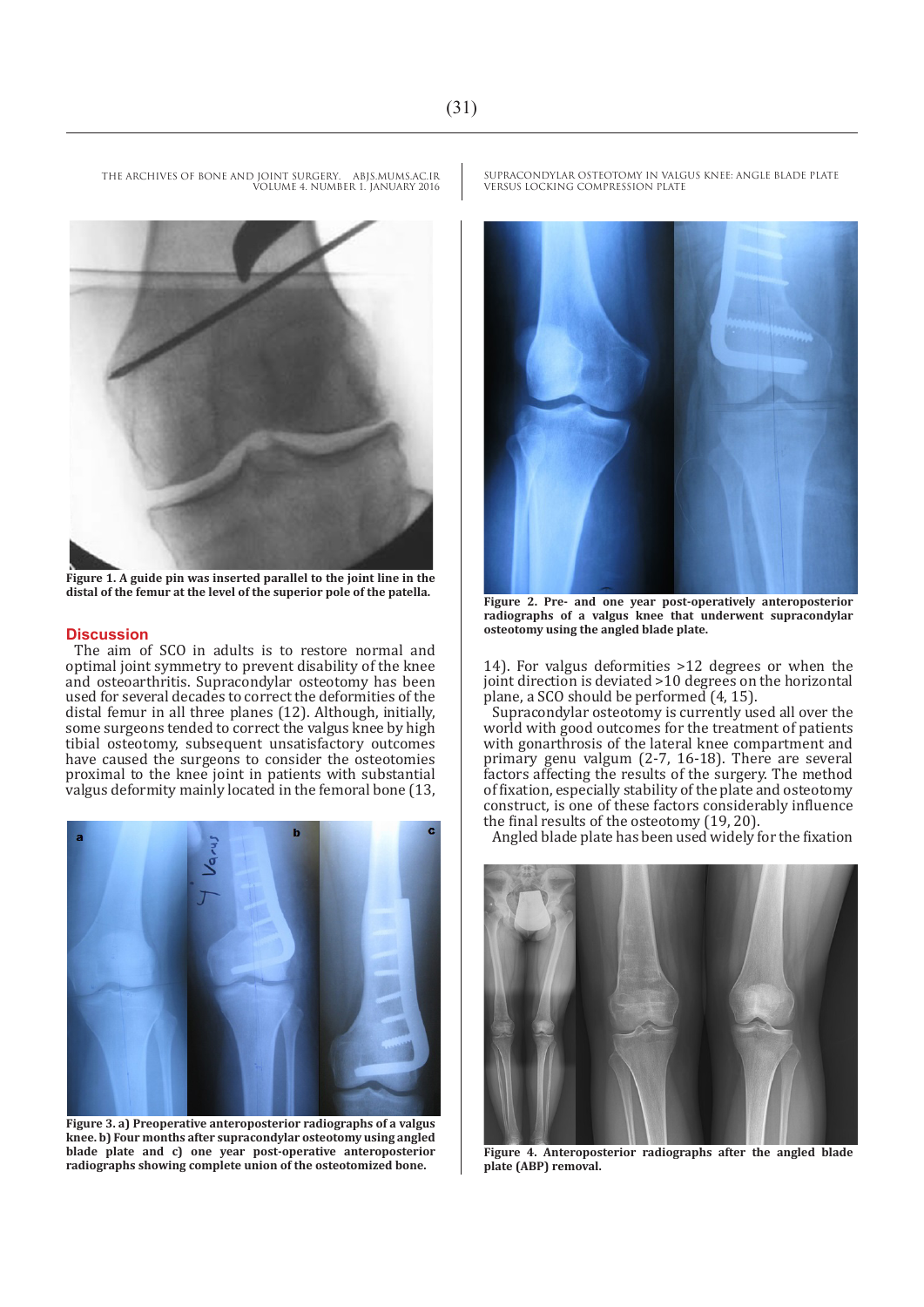**Figure 5. An anteroposterior radiograph of a valgus knee that underwent supracondylar osteotomy using the locking compression plate showing nonunion 10 months after the surgery.** 

of the osteotomy site in recent decades. Conventionally, these plates were utilized to fix the bone fragments in the osteotomy site while the surgeon was able to change the bone direction in three planes (12). Wang et al. found satisfactory outcomes in 83% of their patients who underwent SCO for valgus gonarthrosis using the 90 degree ABP (21). Aglietti and Menchettie evaluated the outcomes of SCO fixed with ABP to treat patients with osteoarthritis of the lateral knee compartment and after nine years they found that valgus angle decreased from 17.5 to 6 degrees. The results were good or excellent in 77% of the patients (2). Recently, when comparing the results of SCO with the ABP or casting, Makhmalbaf et al. found that tibiofemoral angle was corrected significantly after two years (from  $3\overline{2}$ ±6 degrees to  $7\pm3$ degrees). The results were satisfactory; however, the complication rate was lower in the ABP group (5). In a study by Kosashvili et a.l, 33 SCOs using the ABP were followed with a minimum of ten years. The failure rate was 48.5% (16 SCOs) after 15.6 years. Of the remaining 17 SCOs, good or excellent outcomes were achieved in 10 SCOs (58.8%) (4).

Despite its several advantages and good outcomes, fixation of the SCO using the ABP is technically demanding and requires more experience and expertise SUPRACONDYLAR OSTEOTOMY IN VALGUS KNEE: ANGLE BLADE PLATE VERSUS LOCKING COMPRESSION PLATE

(19). In addition, Learmonth, Marti et al., McDermott et al., Miniaci et al. and Stahelin et al. pointed out some complications such as hardware failure, nonunion and loss of correction in SCO with the ABP (22-24).

Locking compression plates were introduced to provide the rigidity for fixation of osteoporotic bone or comminuted periarticular fractures with easier application than ABPs (6, 11). Furthermore, LCPs afford multiple points of fixed-angle contact (25, 26). However, despite acceptable outcomes, these plates may be associated with some complications such as union problems (27-31).

Nowadays, LCPs and ABPs are used routinely for fixation of SCO, but to our knowledge, there is no study comparing the clinical results of SCO for valgus knee using the ABP and LCP. However, some authors compared the biomechanical properties of these implants in the fixation of SCO. Brinkman et al. compared the stability of five different plates and osteotomy configurations and found that the least amount of motion and highest stiffness was achieved with medial oblique closingwedge osteotomy using the ABP. They showed that the LCP had no superiority over the ABP in SCO (19). Vallier and Immler in 2012, compared the outcomes of internal fixation of distal femoral fractures utilizing the ABP (32 fractures) and LCP (39 fractures). In their study, malunion occurred in 11% of the LCP group and 3.4% of the group. Also, nonunion developed in 16% of the LCP group and 3.4% of the ABP group, respectively. They found that complications were more frequent in the LCP group (35% versus 10%) (11).

Before discussing our results, it seems necessary to explain the osteotomy technique that has been used in the current study. Clearly, the medial closing wedge osteotomy is more stable than the lateral opening wedge osteotomy due to the contact between the two osteotomized bones. However, we performed the medial closing wedge osteotomy through the lateral approach due to convenience and concerns about the injury to several important neurovascular structures located in the lateral aspect of the distal femur. Furthermore, since the lateral aspect of the femur is the tension side of the bone, we performed the lateral plating and did not encounter any biomechanical problems. In our study, we compared the clinical and radiological outcomes of SCO fixated with the ABP or LCP. We did not find any other study that similarly investigated the effects of type of implant on the outcomes of medial closing wedge SCO. The current study showed that valgus angle decreased significantly in the two groups with a statistically greater amount in the ABP group. Also, the amount of mLDFA correction was significantly greater in the ABP group. Although, one might assume that this difference has no important clinical effect, you should know that the most important finding of the current study was the considerable number of nonunions that occurred in the LCP group (20%). The difference between the two groups was not statistically significant, however, it seems that the difference could be significant if there were more patients enrolled into the current study. The authors think that the cause of nonunion with LCPs is

THE ARCHIVES OF BONE AND JOINT SURGERY. ABJS.MUMS.AC.IR VOLUME 4. NUMBER 1. JANUARY 2016

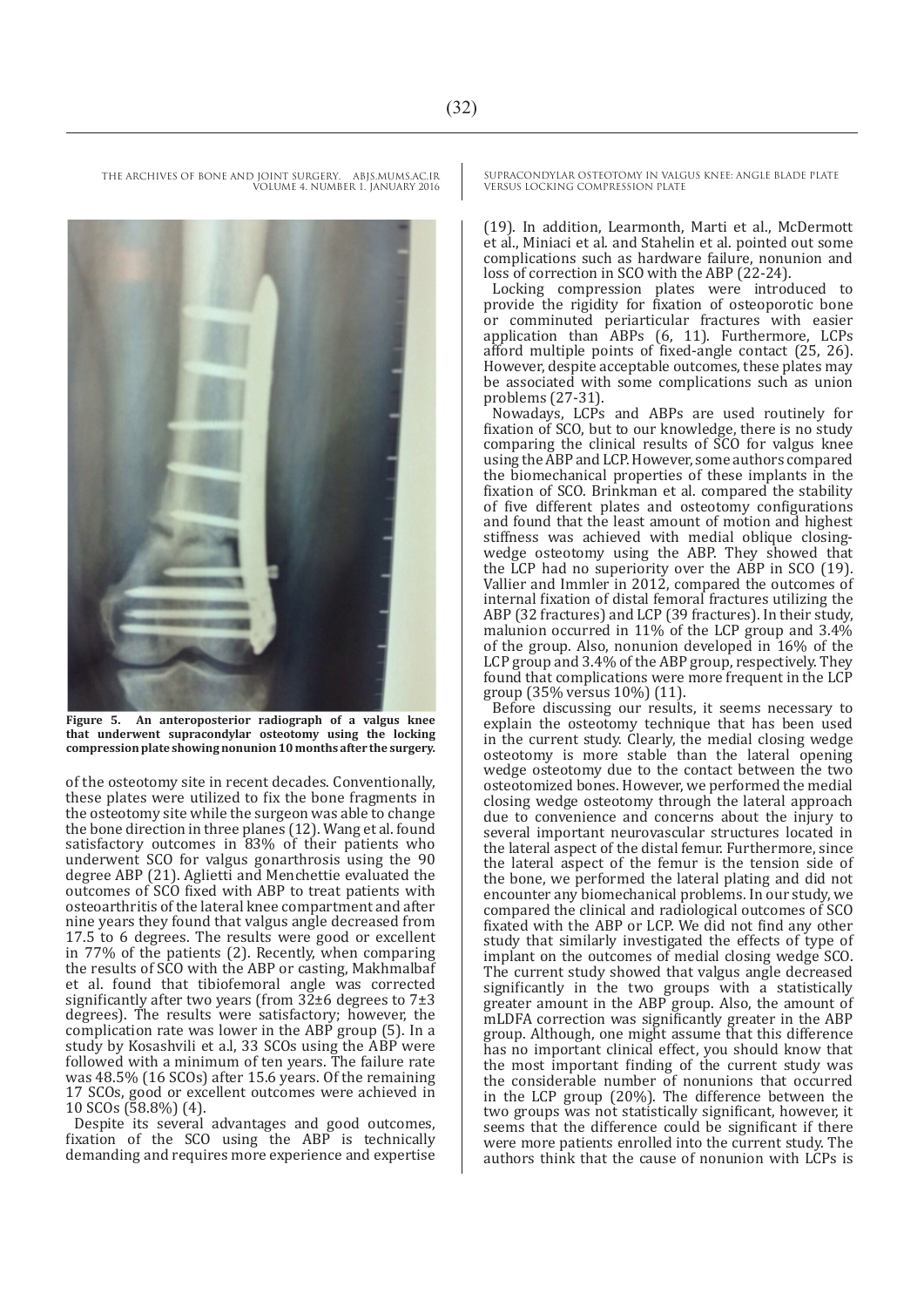THE ARCHIVES OF BONE AND JOINT SURGERY. ABJS.MUMS.AC.IR VOLUME 4. NUMBER 1. JANUARY 2016

the lack of contour accordance between the plate and osteotomy site contours after surgery and correction of the deformity. This mismatch between implant-bone construct results in increased tension on the construct and disturbed union of the bone. In addition to lower union complications, ABPs are cheaper and more economical than LCPs which is an important aspect for selecting the appropriate treatment option  $(6, 11)$ .

The current study was limited with the relatively small sample size. Also, we did not compare the long-term outcomes of the SCO between the two groups. More future studies are required to investigate and compare the effects of implant type on long-term clinical, functional, and radiological outcomes of SCO.

Supracondylar osteotomy fixated using the ABP or LCP is an efficient surgical procedure to correct the genu valgum. However, regarding the rate of nonunion, it seems that ABPs are more reliable instruments for the fixation of the osteotomized bone. Furthermore, the amount of correction of the valgus angle and mLDFA was

- 1. El Ghazaly SA, El-Moatasem el-HM. Femoral supracondylar focal dome osteotomy with plate fixation for acute correction of frontal plane knee deformity. Strategies Trauma Limb Reconstr. 2015; 10(1):41-7.
- 2. Aglietti P, Menchetti PP. Distal femoral varus osteotomy in the valgus osteoarthritic knee. Am J Knee Surg. 2000; 13(2):89-95.
- 3. Finkelstein JA, Gross AE, Davis A. Varus osteotomy of the distal part of the femur. A survivorship analysis. J Bone Joint Surg Am. 1996; 78(9):1348-52.
- 4. Kosashvili Y, Safir O, Gross A, Morag G, Lakstein D, Backstein D. Distal femoral varus osteotomy for lateral osteoarthritis of the knee: a minimum tenyear follow-up. Int Orthop. 2010; 34(2):249-54.
- 5. Makhmalbaf H, Moradi A, Ganji S. Distal femoral osteotomy in genuvalgum: internal fixation with blade plate versus casting. Arch Bone Jt Surg. 2014; 2(4):246-9.
- 6. Batista BB, Volpon JB, Shimano AC, Kfuri M Jr. Varization open-wedge osteotomy of the distal femur: comparison between locking plate and angle blade plate constructs. Knee Surg Sports Traumatol Arthrosc. 2014; 23(8):2202-7.
- 7. Puddu G, Cipolla M, Cerullo G, Franco V, Giannì� E. Which osteotomy for a valgus knee? Int Orthop. 2010; 34(2):239-47.
- 8. Yercan HS, Okcu G, Aydogdu S, Ozic U. Clinical results of lateral closing wedge high tibial osteotomy for osteoarthritis of the knee (Oblique osteotomy with

SUPRACONDYLAR OSTEOTOMY IN VALGUS KNEE: ANGLE BLADE PLATE VERSUS LOCKING COMPRESSION PLATE

significantly greater in the ABP group encouraging the use of these implants.

Seyyed Morteza Kazemi MD Reza Minaei MD Farshad Safdari MD Rozhin Forghani MD Bone Joint and Related Tissue Research Center, Akhtar Hospital, Shahid Beheshti University of Medical Sciences, Tehran, Iran

Ali Keipourfard MD Akhtar Hospital, Shahid Beheshti University of Medical Sciences, Tehran, Iran

Alemeh Mirzapourshafiei MD Clinical Research Development Center, Babol University of Medical Sciences, Babol, Iran

#### **References**

tension band fixation). Acta Orthop Traumatol Turc. 2004; 38(2):89-95.

- 9. Paccola CA, Fogagnolo F. Open-wedge high tibial osteotomy: a technical trick to avoid loss of reduction of the opposite cortex. Knee Surg Sports Traumatol Arthrosc. 2005; 13(1):19-22.
- 10. Staubli AE, De Simoni C, Babst R, Lobenhoffer P. TomoFix: a new LCP-concept for open wedge osteotomy of the medial proximal tibia--early results in 92 cases. Injury. 2003; 34(Suppl 2):B55-62.
- 11. Vallier HA, Immler W. Comparison of the 95-degree angled blade plate and the locking condylar plate for the treatment of distal femoral fractures. J Orthop Trauma. 2012; 26(6):327-32.
- 12. Brunner R, Camathias C, Gaston M, Rutz E. Supracondylar osteotomy of the paediatric femur using the locking compression plate: a refined surgical technique. J Child Orthop. 2013; 7(6):571-4.
- 13. Shoji H, Insall J. High tibial osteotomy for osteoarthritis of the knee with valgus deformity. J Bone Joint Surg Am. 1973; 55(5):963-73.
- 14. Coventry MB. Proximal tibial varus osteotomy for osteoarthritis of the lateral compartment of the knee. J Bone Joint Surg Am. 1987; 69(1):32-8.
- 15. Coventry MB. Osteotomy about the knee for degenerative and rheumatoid arthritis. J Bone Joint Surg Am. 1973; 55(1):23-48.
- 16. Rosso F, Margheritini F. Distal femoral osteotomy. Curr Rev Musculoskelet Med. 2014; 7(4):302-11.17.
- 17. Franco V, Cipolla M, Gerullo G, Gianni E, Puddu G.